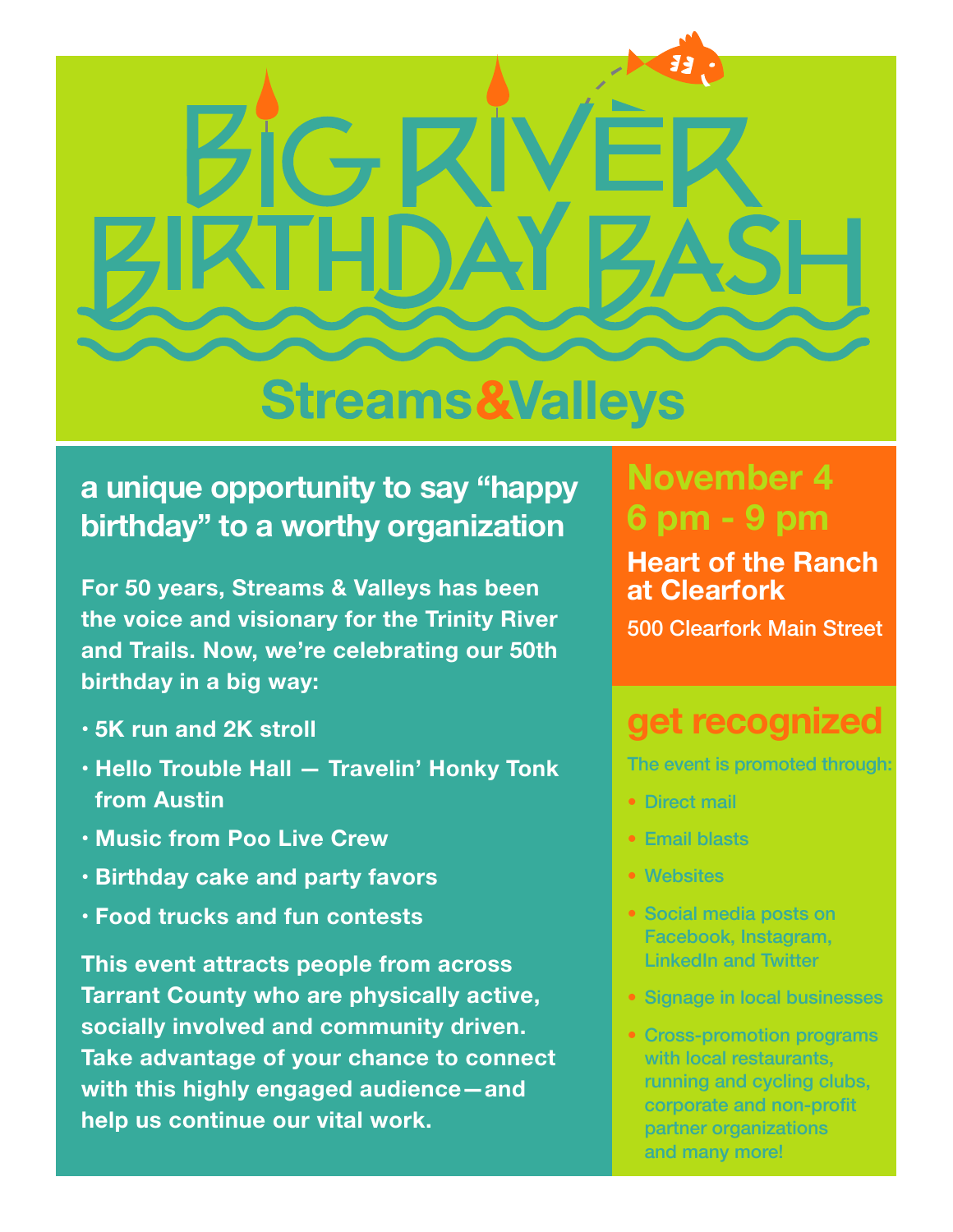# **birthday gifts**

#### **WISH COME TRUE title sponsor \$10,000**

- Exclusive sponsorship
- Logo & presenting level recognition on front of Big River Birthday brochures
- Presenting level recognition on commemorative 50th anniversary t-shirt
- Presenting sponsor stage banner
- Sponsorship tent at Big River Birthday Bash
- Sponsor-provided promotional materials included in race packets
- Prominent logo listing and link on the home page of Streams & Valleys website
- Recognition as presenting sponsor in all Friends of the Trinity River materials
- Title sponsor designation in Streams & Valleys publications
- Individual social media mentions
- 15 complimentary VIP entries to Big River Birthday Bash

#### **LIFE OF THE PARTY \$ 5,000**

- Logo recognition in Big River Birthday Bash brochures
- Logo recognition on commemorative 50th anniversary t-shirt
- Prominent placement on sponsor banner at Big River Birthday Bash
- Sponsorship tent at Big River Birthday Bash
- Sponsor-provided promotional materials included in race packets
- Logo listing and link on home page of Streams & Valleys website
- Presenting sponsor designation in Streams & Valleys publications
- Individual social media mentions
- 10 complimentary VIP entries to Big River Birthday Bash

#### **PARTY HEARTY \$2,500**

- Logo recognition in Big River Birthday Bash brochures
- Logo recognition on commemorative 50th anniversary t-shirt
- Logo on sponsor banner at Big River Birthday Bash
- Sponsor-provided promotional materials included in race packets
- Logo listing and link on Streams & Valleys website
- Party Hearty designation in Streams & Valleys publications
- Individual social media mentions
- 8 complimentary VIP entries to the Big River Birthday Bash

#### **THANKS FOR THE MEMORIES \$1,000**

- Logo recognition in Big River Birthday Bash brochures
- Recognition on commemorative 50th anniversary t-shirt
- Listing on sponsor banner at Big River Birthday Bash
- Sponsor-provided promotional materials included in race packets
- Listing on Streams & Valleys website
- Special designation in Streams & Valleys publications
- Grouped social media mentions
- 4 complimentary VIP entries to Big River Birthday Bash



All sponsors receive personal invitations to members-only parties & events, including "Cheese and Thank You," a one-of-a-kind, exclusive event on the Clearfork Main Street Pedestrian Bridge.

Special thanks to our lifelong friends and partners: